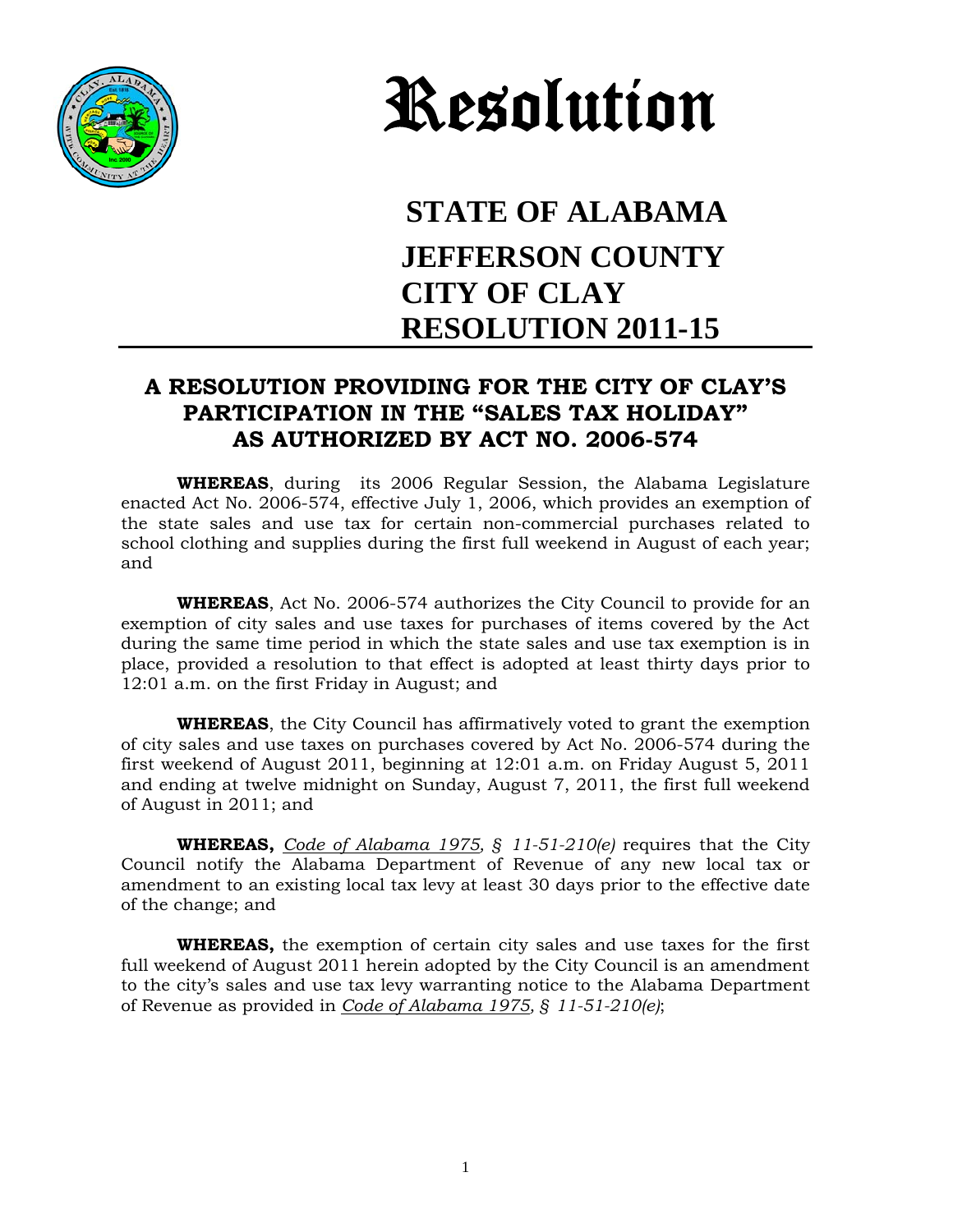

**Resolution 2011-15 (Continued)**<br> **(Continued)** 

## **THEREFORE BE IT RESOLVED BY THE CITY COUNCIL FOR THE CITY**

**OF CLAY** that it does hereby provide for an exemption of the city sales and use tax on purchases of items covered by Act No. 2006-574 beginning at 12:01 a.m. on August 5, 2011, and ending at twelve midnight on Sunday, August 7, 2011.

**BE IT FURTHER RESOLVED** that a copy of this resolution be spread upon the minutes of the June 20, 2011 meeting of the Clay City Council, and be immediately forwarded to the Alabama Department of Revenue in compliance with *Code of Alabama 1975, § 11-51-210(e)*.

ADOPTED AND APPROVED, this 20<sup>th</sup> Day of June, 2011.

\_\_\_\_\_\_\_\_\_\_\_\_\_\_\_\_\_\_\_\_\_\_\_\_\_\_\_\_\_\_\_\_\_\_ Attest: \_\_\_\_\_\_\_\_\_\_\_\_\_\_\_\_\_\_\_\_\_\_\_\_\_\_\_

Ed McGuffie Bobby Christmas Mayor City Clerk / Treasurer